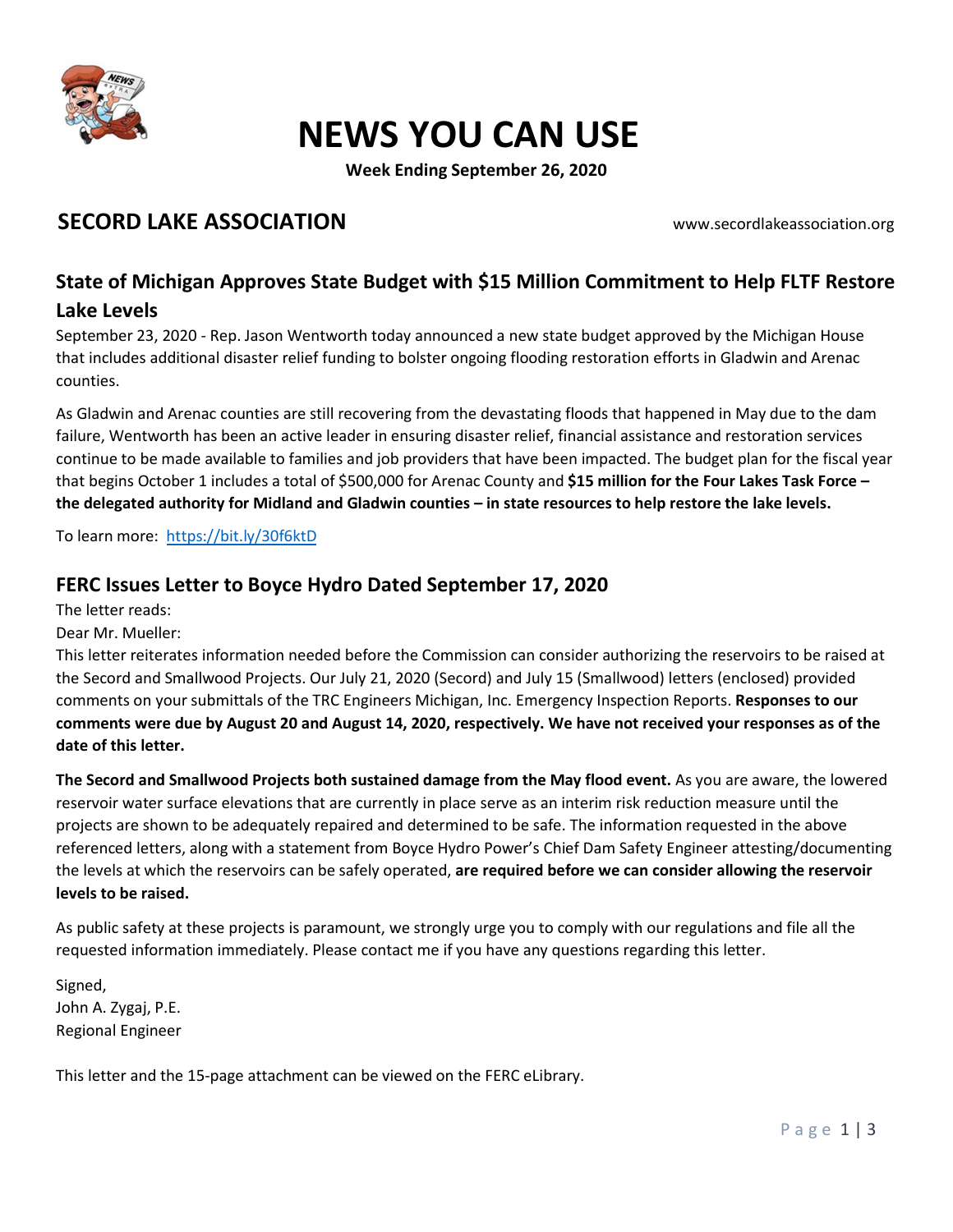

# NEWS YOU CAN USE

#### Week Ending September 26, 2020

#### Boyce Hydro Requests Extensions from FERC

In a letter dated September 18, 2020, lawyers for Boyce Hydro in a 17-page document asked FERC for extensions. The filing reads in part "respectfully makes this emergency motion for a stay of compliance with the dam safety directives issued on May 20, 2020, June 4, 2020, the Commission letter orders issued on July 15, 2020 and July 21, 2020 concerning supplemental dam safety reports, and of the July 30, 2020 and August 12, 2020 letter orders concerning the federal interagency Endangered Species Act Section 7 ("ESA 7") consultation process, for a period of 90 days from the date of this filing."

A 90-day extension, if granted, would push the date for these dam safety directives to mid-December. At this time, September 26, 2020, there has been no response from FERC published on their eLibrary.

This filing can be viewed on the FERC eLibrary.

### Dam Safety and Critical Energy Infrastructure Information (CEII) Restrictions

The Hydropower Reform Coalition had a letter posted on the FERC eLibrary dated September 22, 2020. The letter states in part "There are three key issues that must be resolved to fully address dam safety issues. The first is the disconnect between the licensing process and the dam safety process at FERC, the second is the lack of public transparency about the condition of dams (and risk to the public) across the country due to the veil imposed by Critical Energy Infrastructure Information (CEII) restrictions, and the third is the insufficient consequences for hydropower project operators who fail to adequately maintain their facilities and, in so doing, expose the public to downstream risk."

Recall from previous issues of News You Can Use, the frequent use of CEII in reporting by Boyce Hydro regarding Secord dam. Filing reports in this manner makes them confidential with no access by the public or others. Others, in the case of our current situation regarding Secord dam, include the FLTF, the Counties and the State of Michigan.

This letter can be viewed on the FERC eLibrary.

### Boyce Receives Emergency Order to Perform Critical Repairs

The Michigan Department of Environment, Great Lakes and Energy (EGLE) issued an order to Boyce Hydro to "expedite modifications to the Tobacco spillway, which will lower the water level in the impoundment area to a safe height and restore downstream flow." The order also states that Boyce must divert the Tittabawassee River away from the breach through the dam to its former channel below the spillway. Additionally, sediment and debris in the river must be removed.

To learn more: https://bit.ly/3mXVtxQ